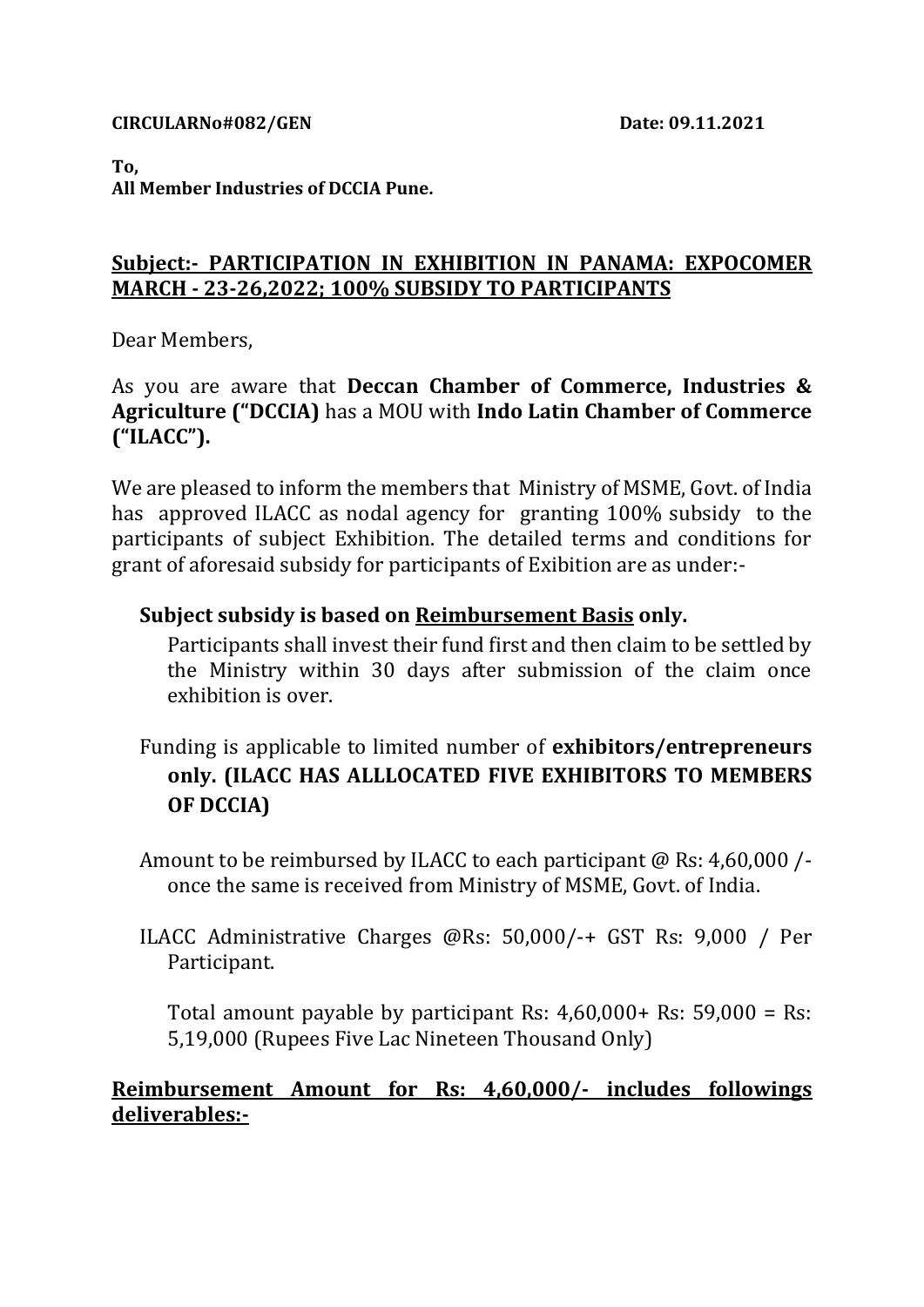- Free of Cost stall charges 3x3 Sq. Meter (**previously it was 3x2**) With facia, carpet flooring, 02 lights, power supply, one counter table, two chairs, one dustbin followed by wi-fi.
- Air Fare -----100% of the economy class Air Fare subject to Maximum of Rs: 1.25 Lac or actual fair paid whichever is lower. Fare amount must be mentioned on e-ticket. **(One ticket for one MSME unit only).**
- Freight charges (exhibition material) --------------actual or subject to maximum Rs: 75,000/- per MSME unit, whichever is lower.
- Registration Fee--------Rs: 5,000 or actual, whichever is lower per MSME unit.
- Hotel Accommodation ---------Free of Cost for 05 nights in five star Hotel Sherton/Aloft on twin sharing basis for one participant/ one MSME.
- Pick-up and drop facility-------free from hotel to exhibition venue and back (once in a day)
- Gala Dinner on the eve of exhibition or last day of the exhibition (to be confirmed) hosted by ILACC and Indian Embassy in Panama.
- B2B meeting with Buyers and Govt. officials.

In brief, participant or exhibitors shall be reimbursed full amount 100% subsidy basis of their cost paid to ILACC.

**Tickets to be arranged by the participants itself** through their own arrangements. However, it may please be noted that e-Air Ticket must have the fare amount mentioned. If not, they cannot claim the amount for reimbursement. Air Ticket receipt is not valid to claim reimbursement.

Original Boarding Pass for To-Fro must be submitted at ILACC, Head Office within 15 days of the exhibition is over. Please note---**photocopy of Boarding Pass shall not be entertained for reimbursement.** Participant Company must be registered with Ministry of MSME and their Registration Certificate as Udyog Aadhar, issued by Ministry of MSME by or before March 2021, need to be submitted to our office before allotting the stall.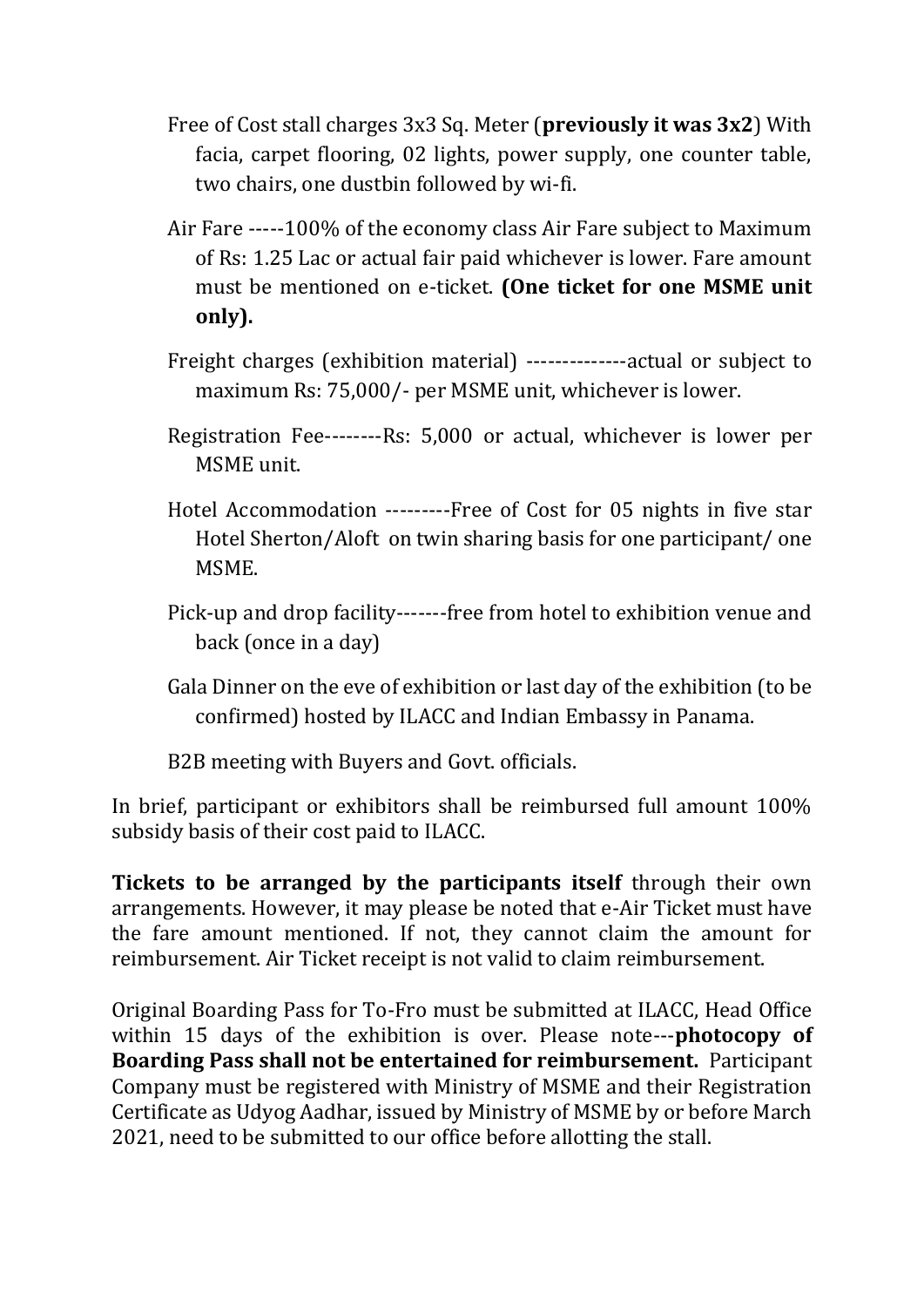**Subject offer amount does not include Visa Fee & its facilitation charges. Panama Visa application need to be submitted at our Head Office, New Delhi for processing and submission followed by Visa Fee.**

## **Remarks :-**

- Travelling person must have been vaccinated with both dose of vaccine as per WHO approved Vaccine. Copy of the same to be asked while accepting Visa Application at our office.
- It takes almost 30 days' time to get Panama Visa. Therefore travelling person must submit their application to our Head Office, New Delhi by or before 31st December 2021.
- ILACC may facilitate, Shipping Services on cost basis, offering value added services to the exhibitors. Shipment shall move by air only.
- Travel person, having valid US Visa for 06 months or Schengen Visa valid for 03 months from date of travel, do not require to get Panama Visa here from Panama Embassy, New Delhi as they will get on arrival visa at Panama Airport.

# **Payment - Rs: 5,19,000/- to be paid in following manner : -**

Rs: 3,50,000 by or before November 30 2021.

Rs: 1,69,000 by or before 30th December 2021.

- Payment made is not refundable, only adjustable for next fair organized by ILACC with Panama Chamber of Commerce in Panama only.
- Due to any reason if Exhibitor decide not to participate in this fair after making the payment then they will have to intimate us by or before 30th December 2021. Any request after this date, shall not be entertained.

### **Remarks:**

**There are only limited stalls on 100% subsidy basis.** However, if any participant is interested to participate in Exhibition on self funding basis.